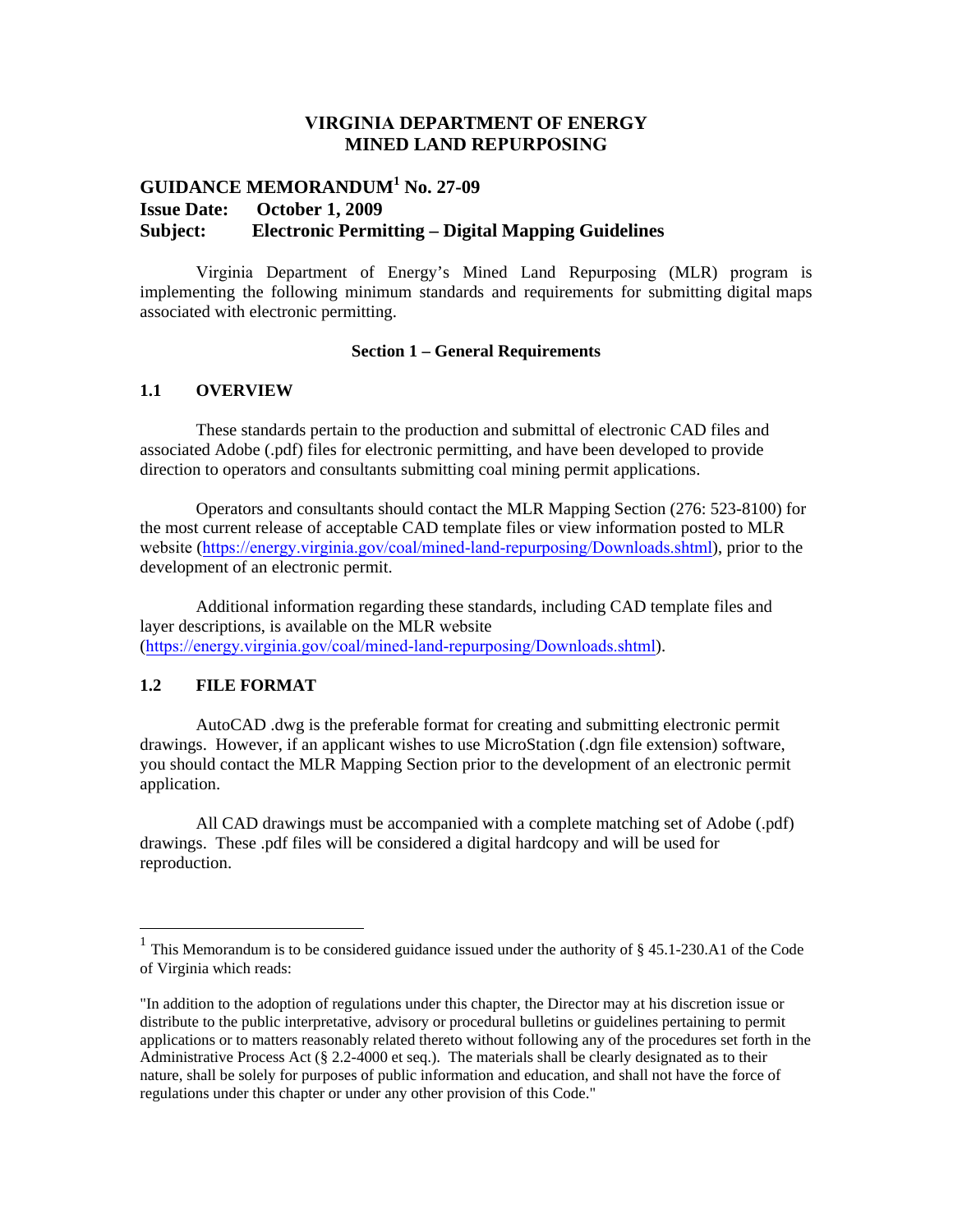**GUIDANCE MEMORANDUM<sup>1</sup> No. 27-09 Issue Date: October 1, 2009**  Subject: **Electronic Permitting – Digital Mapping Guidelines**  Page 2 of 11

## **1.3 FILE ATTACHMENT**

All Adobe (.pdf) files should be attached in section 21.2 of the electronic permit application, and all CAD (.dwg) files should be attached in section 21.5.

## **1.4 DRAWING CONTENT**

MLR has developed AutoCAD template files (.dwt file extension) for all required maps in an electronic permit application. These template files should be used to develop the necessary CAD drawings required in the electronic permit application. Each template file has a corresponding HTML document that describes the required layer names and properties for that layer. The template files and accompanying documentation are available on the MLR website (https://energy.virginia.gov/coal/mined-land-repurposing/Downloads.shtml). A complete description of each template file is provided in **Section 2**.

# **1.5 STANDARD COORDINATE SYSTEM and DRAWING UNITS**

Any drawing utilizing a coordinate system should correspond to the Virginia State Plane System, North American Datum, 1983 (NAD 83), in US feet (EPSG: 2284).

If the applicant is using the AutoDesk product AutoCAD Map, MLR prefers the drawings have an Assigned Global Coordinate System of VA83-SF NAD83 Virginia State Plane, South Zone, US Foot. This designation can be accomplished by using the AutoCAD Map Menu pulldown, select Tools and Assign Global Coordinate System.

Please define the drawing units as feet.

# **1.6 FILE NAMES and DESCRIPTIONS**

The file naming conventions for both the CAD drawing files and the Adobe PDF are as follows:

> Adobe file – *Application#\_MapName\_Map.pdf*  Example – 1005456\_Geology\_Map.pdf

CAD file – *Application#\_MapName\_Map.dwg*  Example – 1005456\_Geology\_Map.dwg

The descriptions provided for each file, in sections 21.2 and 21.5 respectively, should correspond identically to the file name.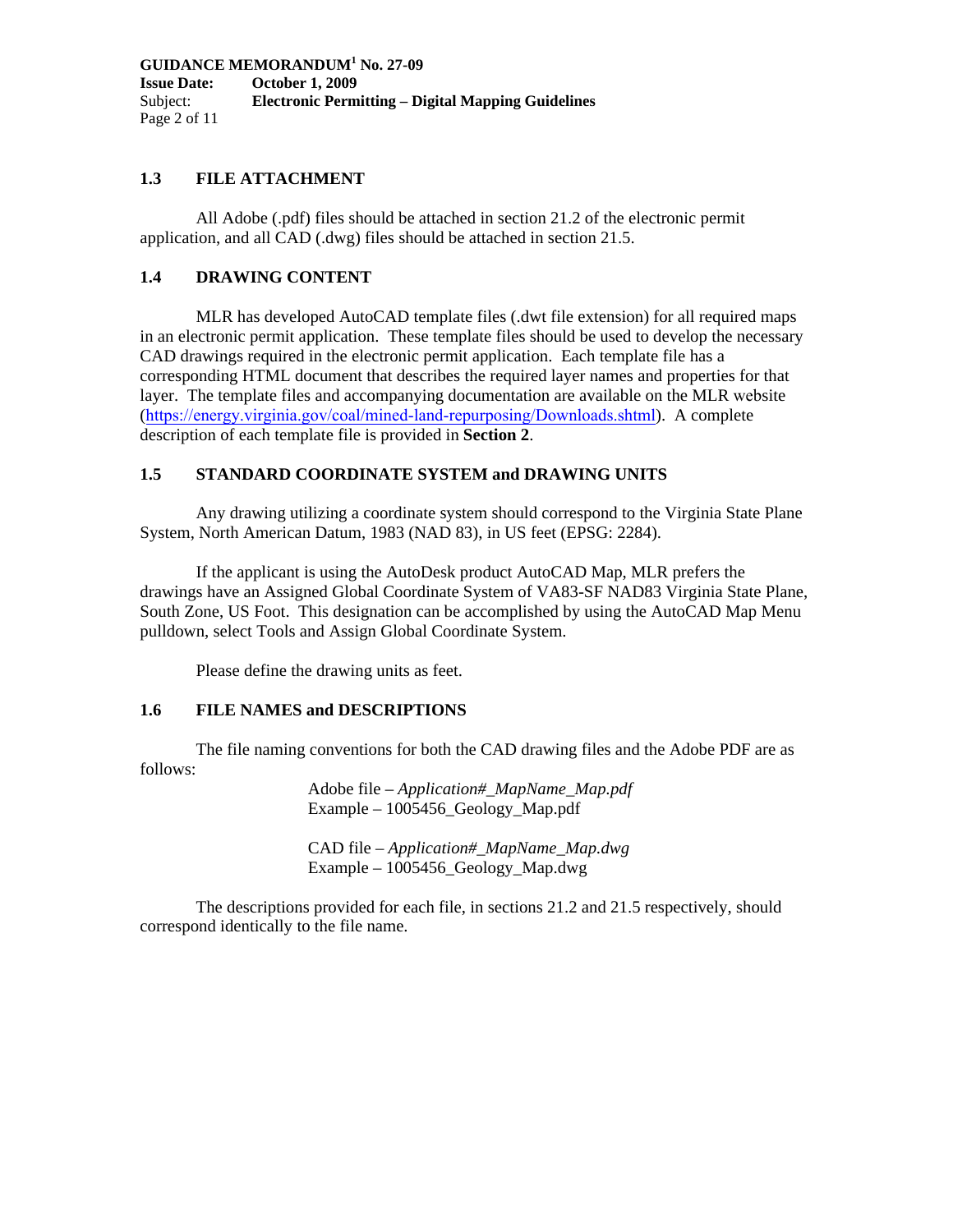**GUIDANCE MEMORANDUM<sup>1</sup> No. 27-09 Issue Date: October 1, 2009**  Subject: **Electronic Permitting – Digital Mapping Guidelines**  Page 3 of 11

## **1.7 MAP LEGEND**

The appropriate map legend (DMLR-PT-017) should be provided in sections 21.2, 21.4, and 21.5 of the electronic permit application. For applications that require at least one of the following maps, the Map Legend is required to be contained in the drawing file (section 21.5) and on the .pdf file (section 21.2), as well as a separate attachment in section 21.4:

| Deletion       |
|----------------|
| Relinquishment |
| Renewal        |
| Revision       |
|                |

#### **1.8 TOPOGRAPHIC BASE MAP**

Virginia Energy has assembled an AutoCAD dwg file, which contains all USGS 7.5' topographic quadrangles for the Southwest Virginia coalfield region. Applicants should use the topographic base drawing file as base map material for all required electronic permit application map submittals. The file (*DMLR\_USGS\_BASE.dwg*) and its corresponding layer descriptions (*DMLR\_USGS\_BASE\_LAYER\_STANDARDS.html*) are available on the MLR website (https://energy.virginia.gov/coal/mined-land-repurposing/Downloads.shtml).

#### **1.9 POLYGON TOPOLOGY**

If you are using the AutoDesk product AutoCAD Map, MLR prefers polygon topologies be generated for the following features: Permit Boundaries, Hollow fills, and PMU's. The topology creation is only required for the features contained in *DMLR\_GIS\_Extraction\_Map.dwg.* Additional requirements for the file will be addressed in **Section 2**.

#### **1.10 ELECTRONIC SIGNATURES**

Guidance Memorandum No.21-07 should be referenced for the use of electronic signatures and seals on documents, digital maps, plans, and drawings.

#### **Section 2 – CAD TEMPLATES AND LAYERING STANDARDS**

The intent of the CAD layering standard is to promote consistency between CAD drawings, and maximize the reusability of drawing data. All CAD drawings submitted to DMME should adhere to the following CAD layering guidelines and standards.

Each of the CAD Templates, except for the DMLR\_GIS\_Extraction\_Map.dwt, has three layer group filters defined: a layer group for Basemap\_Topography, a layer group for Company\_Specific\_Layers, and a layer group for the specific map the applicant is developing for the electronic permit application submittal.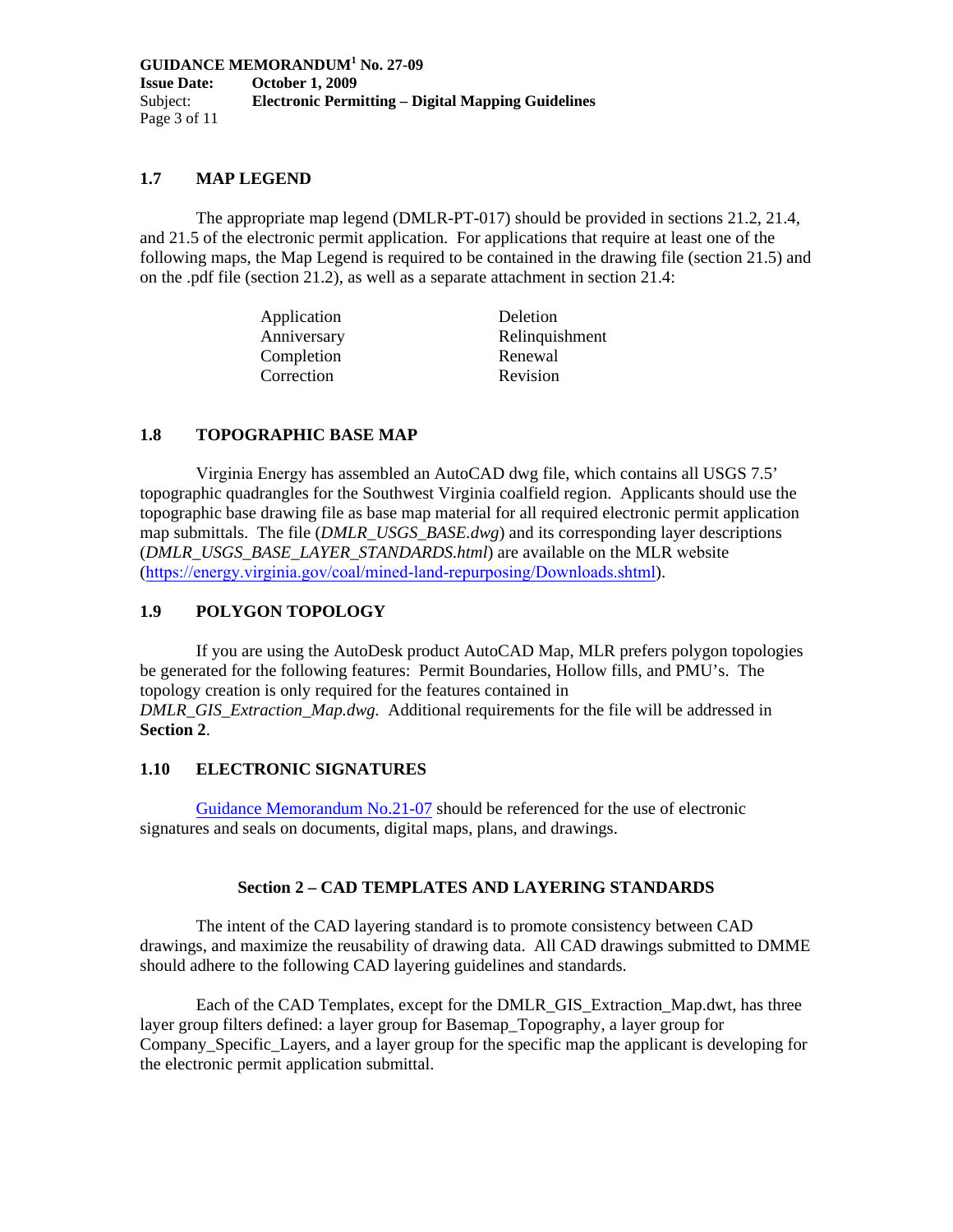**GUIDANCE MEMORANDUM<sup>1</sup> No. 27-09 Issue Date: October 1, 2009**  Subject: **Electronic Permitting – Digital Mapping Guidelines**  Page 4 of 11

# **2.1 ANNIVERSARY MAP**

Template File Name: DMLR\_Anniversary\_Map.dwt Download Location: [Click Here](https://energy.virginia.gov/coal/mined-land-repurposing/documents/Mapping/DWG-Templates/DMLR_Anniversary_Map.zip)

Electronic Permit Adobe File Name (section 21.2): *Application#\_Anniversary\_Map.pdf* Electronic Permit CAD File Name (section 21.5): *Application#\_Anniversary\_Map.dwg* 

Layer Standards Documentation: DMLR\_Anniversary\_Map.html Download Location: [Click Here](https://energy.virginia.gov/coal/mined-land-repurposing/documents/Mapping/CAD-Standards/DMLR_AnniversaryMap_Layer_Standards.htm)

## **2.2 APPLICATION MAP**

Template File Name: DMLR\_Application\_Map.dwt Download Location: [Click Here](https://energy.virginia.gov/coal/mined-land-repurposing/documents/Mapping/DWG-Templates/DMLR_Application_Map.zip)

Electronic Permit Adobe File Name (section 21.2): *Application#\_Application\_Map.pdf*  Electronic Permit CAD File Name (section 21.5): *Application#\_Application\_Map.dwg* 

Layer Standards Documentation: DMLR\_Application\_Map.html Download Location: [Click Here](https://energy.virginia.gov/coal/mined-land-repurposing/documents/Mapping/CAD-Standards/DMLR_ApplicationMap_Layer_Standards.htm)

## **2.3 BLASTING MAP**

Template File Name: DMLR\_Blasting\_Map.dwt Download Location: [Click Here](https://energy.virginia.gov/coal/mined-land-repurposing/documents/Mapping/DWG-Templates/DMLR_Blasting_Map.zip)

Electronic Permit Adobe File Name (section 21.2): *Application#\_Blasting\_Map.pdf*  Electronic Permit CAD File Name (section 21.5): *Application#\_Blasting\_Map.dwg* 

Layer Standards Documentation: DMLR\_Blasting\_Map.html Download Location: [Click Here](https://energy.virginia.gov/coal/mined-land-repurposing/documents/Mapping/CAD-Standards/DMLR_BlastingMap_LayerStandards.htm)

# **2.4 COMPLETION MAP**

Template File Name: DMLR\_Completion\_Map.dwt Download Location: [Click Here](https://energy.virginia.gov/coal/mined-land-repurposing/documents/Mapping/DWG-Templates/DMLR_Completion_Map.zip)

Electronic Permit Adobe File Name (section 21.2): *Application#\_Completion\_Map.pdf*  Electronic Permit CAD File Name (section 21.5): *Application#\_Completion\_Map.dwg*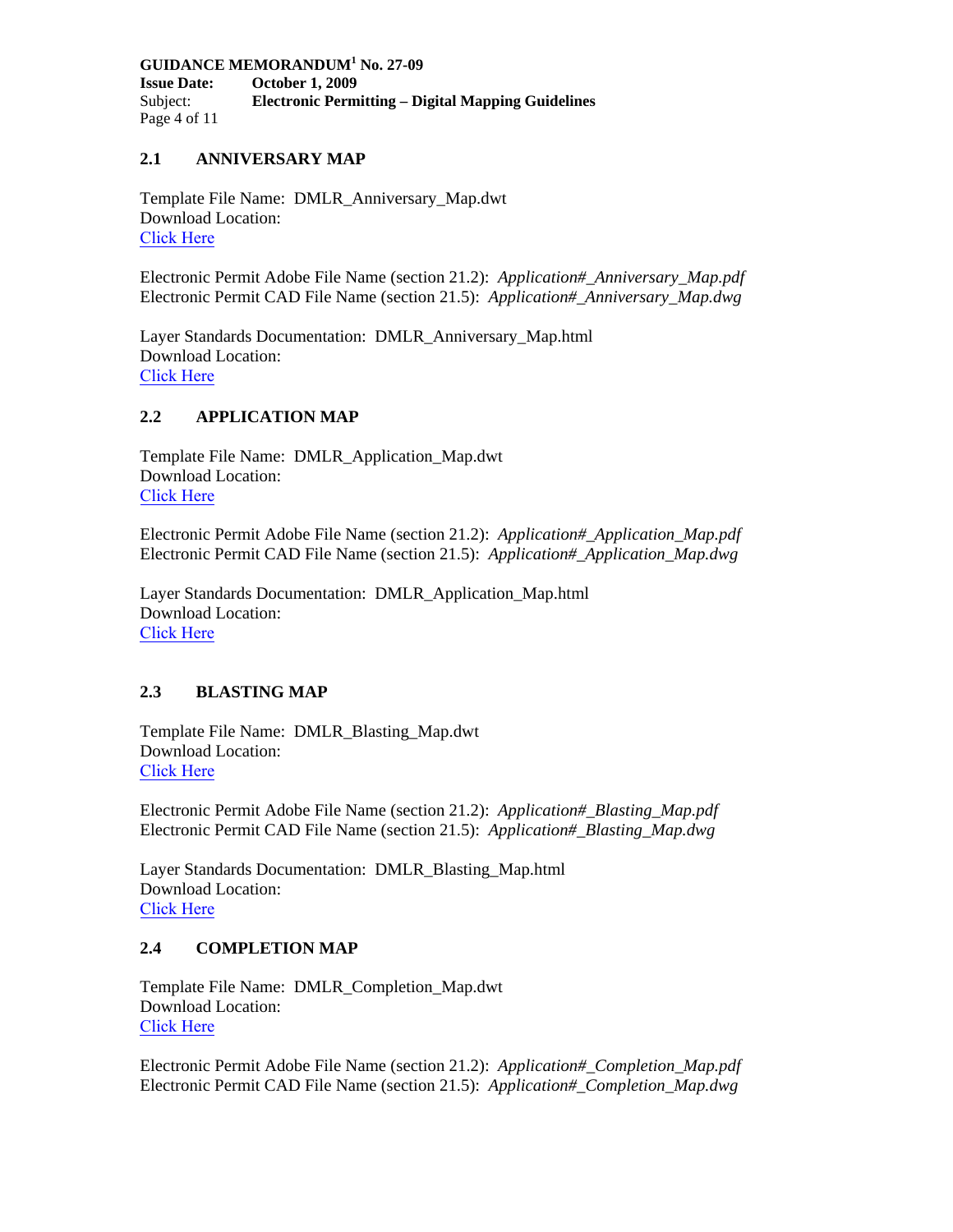**GUIDANCE MEMORANDUM<sup>1</sup> No. 27-09 Issue Date: October 1, 2009**  Subject: **Electronic Permitting – Digital Mapping Guidelines**  Page 5 of 11

Layer Standards Documentation: DMLR\_Completion\_Map.html Download Location: [Click Here](https://energy.virginia.gov/coal/mined-land-repurposing/documents/Mapping/CAD-Standards/DMLR_Completion_Map.htm)

# **2.5 CORRECTION MAP**

Template File Name: DMLR\_Correction\_Map.dwt Download Location: [Click Here](https://energy.virginia.gov/coal/mined-land-repurposing/Downloads.shtml)

Electronic Permit Adobe File Name (section 21.2): *Application#\_Correction\_Map.pdf*  Electronic Permit CAD File Name (section 21.5): *Application#\_Correction\_Map.dwg* 

Layer Standards Documentation: DMLR\_Correction\_Map.html Download Location: [Click Here](https://energy.virginia.gov/coal/mined-land-repurposing/Downloads.shtml)

# **2.6 DELETION MAP**

Template File Name: DMLR\_Deletion\_Map.dwt Download Location: [Click Here](https://energy.virginia.gov/coal/mined-land-repurposing/documents/Mapping/DWG-Templates/DMLR_Deletion_Map.zip)

Electronic Permit Adobe File Name (section 21.2): *Application#\_Deletion\_Map.pdf*  Electronic Permit CAD File Name (section 21.5): *Application#\_Deletion\_Map.dwg*

Layer Standards Documentation: DMLR\_Deletion\_Map.html Download Location: [Click Here](https://energy.virginia.gov/coal/mined-land-repurposing/documents/Mapping/CAD-Standards/DMLR_DeletionMap_Layer_Standards.htm)

## **2.7 GEOLOGY MAP**

Template File Name: DMLR\_Geology\_Map.dwt Download Location: [Click Here](https://energy.virginia.gov/coal/mined-land-repurposing/documents/Mapping/DWG-Templates/DMLR_Geology_Map.zip)

Electronic Permit Adobe File Name (section 21.2): *Application#\_Geology\_Map.pdf*  Electronic Permit CAD File Name (section 21.5): *Application#\_Geology\_Map.dwg* 

Layer Standards Documentation: DMLR\_Geology\_Map.html Download Location: [Click Here](https://energy.virginia.gov/coal/mined-land-repurposing/documents/Mapping/CAD-Standards/DMLR_GeologyMap_Layer_Standards.htm)

## **2.8 GEOLOGIC CROSS SECTION MAP**

Template File Name: DMLR\_GeologicXsec\_Map.dwt Download Location: [Click Here](https://energy.virginia.gov/coal/mined-land-repurposing/documents/Mapping/DWG-Templates/DMLR_GeologicXsec_Map.zip)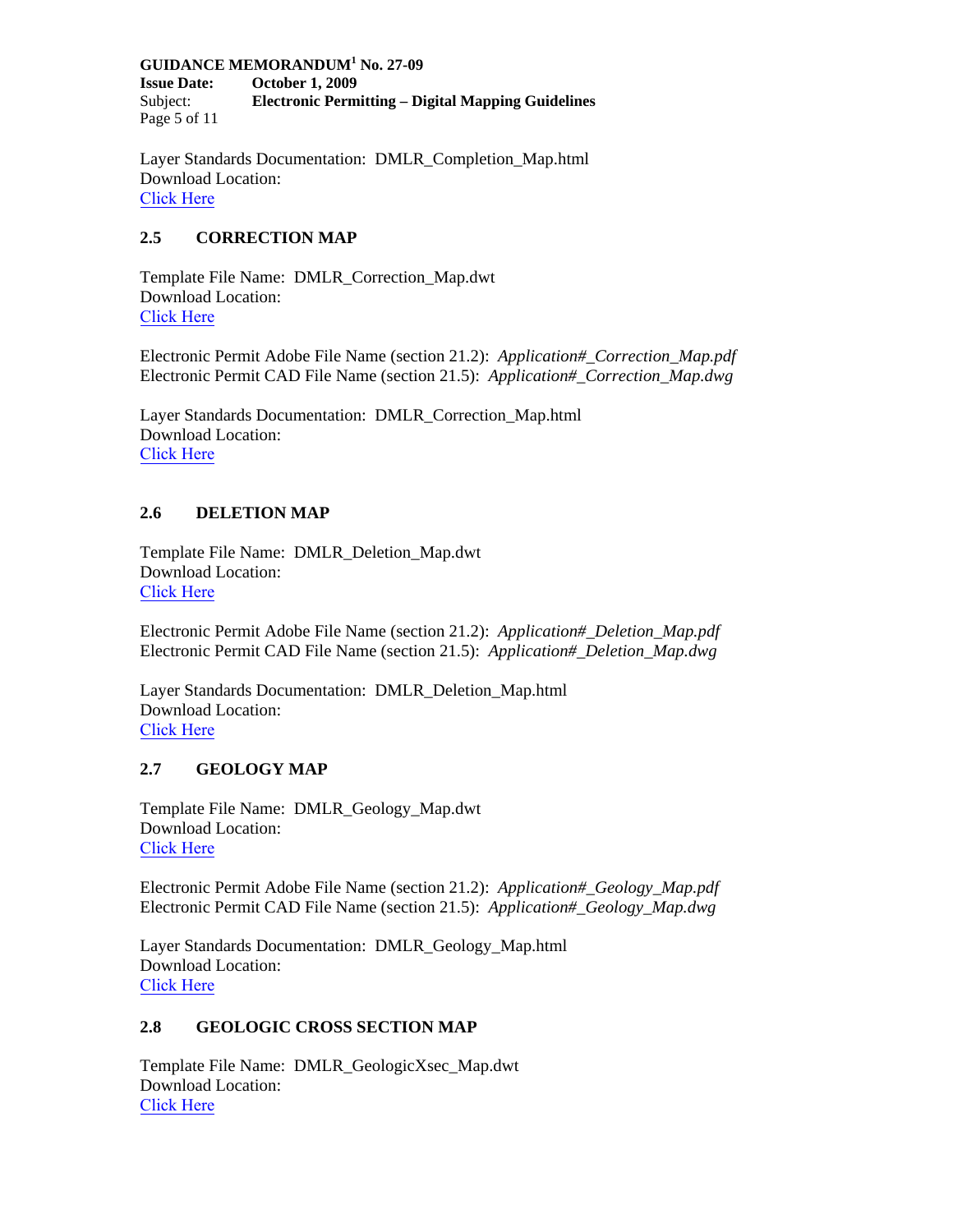**GUIDANCE MEMORANDUM<sup>1</sup> No. 27-09 Issue Date: October 1, 2009**  Subject: **Electronic Permitting – Digital Mapping Guidelines**  Page 6 of 11

Electronic Permit Adobe File Name (section 21.2): *Application#\_GeologicXsec\_Map.pdf*  Electronic Permit CAD File Name (section 21.5): *Application#\_GeologicXsec\_Map.dwg* 

Layer Standards Documentation: DMLR\_GeologicXsec\_Map.html Download Location: [Click Here](https://energy.virginia.gov/coal/mined-land-repurposing/documents/Mapping/CAD-Standards/DMLR_GeologicXsec_Map_Layer_Standards.htm)

# **2.9 GIS EXTRACTION MAP**

Template File Name: DMLR\_GIS\_Extraction\_Map.dwt Download Location: [Click Here](https://energy.virginia.gov/coal/mined-land-repurposing/documents/Mapping/DWG-Templates/DMLR_GIS_Extraction_Map.zip)

Electronic Permit Adobe File Name (section 21.2): *Application#\_GIS\_Extraction\_Map.pdf*  Electronic Permit CAD File Name (section 21.5): *Application#\_GIS\_Extraction\_Map.dwg* 

Layer Standards Documentation: DMLR\_GIS\_Extraction\_Map.html Download Location: [Click Here](https://energy.virginia.gov/coal/mined-land-repurposing/documents/Mapping/CAD-Standards/DMLR_GISMap_Layer_Standards.htm)

## **2.10 HAULROAD MAP**

Template File Name: DMLR\_Haulroad\_Map.dwt Download Location: [Click Here](https://energy.virginia.gov/coal/mined-land-repurposing/documents/Mapping/DWG-Templates/DMLR_Haulroad_Map.zip)

Electronic Permit Adobe File Name (section 21.2): *Application#\_Haulroad\_Map.pdf*  Electronic Permit CAD File Name (section 21.5): *Application#\_Haulroad\_Map.dwg* 

Layer Standards Documentation: DMLR\_Haulroad\_Map.html Download Location: [Click Here](https://energy.virginia.gov/coal/mined-land-repurposing/documents/Mapping/CAD-Standards/DMLR_HaulroadMap_Layer_Standards.htm)

## **2.11 HOLLOW FILL MAP**

Template File Name: DMLR\_Hollow\_Fill\_Map.dwt Download Location: [Click Here](https://energy.virginia.gov/coal/mined-land-repurposing/Downloads.shtml)

Electronic Permit Adobe File Name (section 21.2): *Application#\_Hollow\_Fill\_Map.pdf*  Electronic Permit CAD File Name (section 21.5): *Application#\_Hollow\_Fill\_Map.dwg* 

Layer Standards Documentation: DMLR\_Hollow\_Fill\_Map.html Download Location: [Click Here](https://energy.virginia.gov/coal/mined-land-repurposing/Downloads.shtml)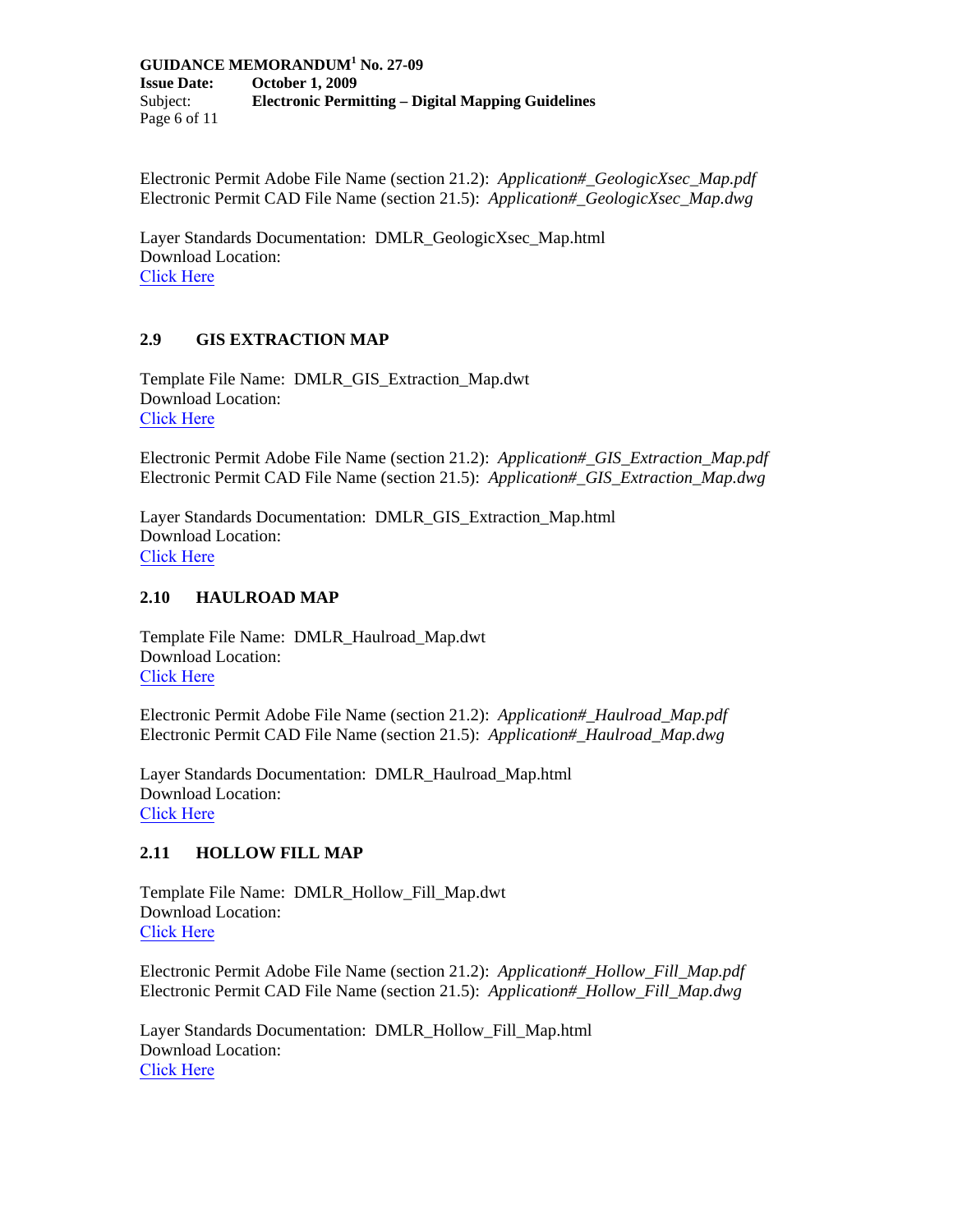**GUIDANCE MEMORANDUM<sup>1</sup> No. 27-09 Issue Date: October 1, 2009**  Subject: **Electronic Permitting – Digital Mapping Guidelines**  Page 7 of 11

#### **2.12 INCREMENTAL BONDING MAP**

Template File Name: DMLR\_Incremental\_Bond\_Map.dwt Download Location: [Click Here](https://energy.virginia.gov/coal/mined-land-repurposing/Downloads.shtml)

Electronic Permit Adobe File Name (section 21.2): *Application#\_Incremental\_Bond \_Map.pdf*  Electronic Permit CAD File Name (section 21.5): *Application#\_Incremental\_Bond\_Map.dwg*

Layer Standards Documentation: DMLR\_Incremental\_Bond\_Map.html Download Location: [Click Here](https://energy.virginia.gov/coal/mined-land-repurposing/Downloads.shtml)

#### **2.13 LAND USE MAP**

Template File Name: DMLR\_Land\_Use\_Map.dwt Download Location: [Click Here](https://energy.virginia.gov/coal/mined-land-repurposing/Downloads.shtml)

Electronic Permit Adobe File Name (section 21.2): *Application#\_Land\_Use\_Map.pdf*  Electronic Permit CAD File Name (section 21.5): *Application#\_Land\_Use\_Map.dwg* 

Layer Standards Documentation: DMLR\_Land\_Use\_Map.html Download Location: [Click Here](https://energy.virginia.gov/coal/mined-land-repurposing/Downloads.shtml)

#### **2.14 MITIGATION MAP**

Template File Name: DMLR\_Mitigation\_Map.dwt Download Location: [Click Here](https://energy.virginia.gov/coal/mined-land-repurposing/Downloads.shtml)

Electronic Permit Adobe File Name (section 21.2): *Application#\_Mitigation\_Map.pdf*  Electronic Permit CAD File Name (section 21.5): *Application#\_Mitigation\_Map.dwg*

Layer Standards Documentation: DMLR\_Mitigation\_Map.html Download Location: [Click Here](https://energy.virginia.gov/coal/mined-land-repurposing/Downloads.shtml)

## **2.15 OPERATIONS MAP**

Template File Name: DMLR\_Operations\_Map.dwt Download Location: [Click Here](https://energy.virginia.gov/coal/mined-land-repurposing/Downloads.shtml)

Electronic Permit Adobe File Name (section 21.2): *Application#\_Operations\_Map.pdf*  Electronic Permit CAD File Name (section 21.5): *Application#\_Operations\_Map.dwg*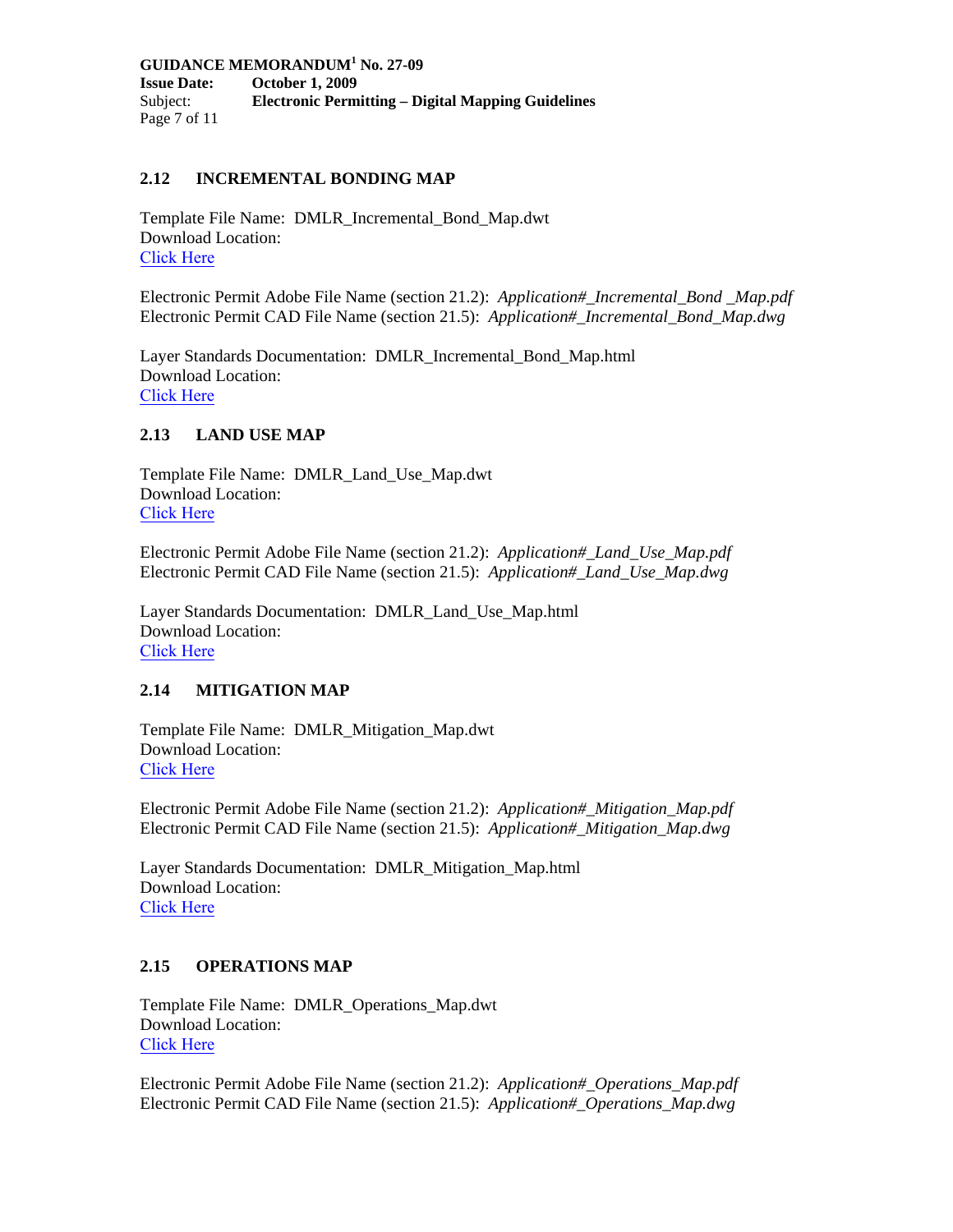**GUIDANCE MEMORANDUM<sup>1</sup> No. 27-09 Issue Date: October 1, 2009**  Subject: **Electronic Permitting – Digital Mapping Guidelines**  Page 8 of 11

Layer Standards Documentation: DMLR\_Operations\_Map.html Download Location: [Click Here](https://energy.virginia.gov/coal/mined-land-repurposing/Downloads.shtml)

# **2.16 PHASE I BOND RELEASE MAP**

Template File Name: DMLR\_Phase\_I\_Map.dwt Download Location: [Click Here](https://energy.virginia.gov/coal/mined-land-repurposing/documents/Mapping/DWG-Templates/DMLR_Phase_I_Map.zip)

Electronic Permit Adobe File Name (section 21.2): *Application#\_Phase\_I\_Map.pdf*  Electronic Permit CAD File Name (section 21.5): *Application#\_Phase\_I\_Map.dwg* 

Layer Standards Documentation: DMLR\_Phase\_I\_Map.html Download Location: [Click Here](https://energy.virginia.gov/coal/mined-land-repurposing/documents/Mapping/CAD-Standards/DMLR_Phase_I_Map_Layer_Standards.htm)

# **2.17 PHASE II BOND RELEASE MAP**

Template File Name: DMLR\_Phase\_II\_Map.dwt Download Location: [Click Here](https://energy.virginia.gov/coal/mined-land-repurposing/Downloads.shtml)

Electronic Permit Adobe File Name (section 21.2): *Application#\_Phase\_II\_Map.pdf*  Electronic Permit CAD File Name (section 21.5): *Application#\_Phase\_II\_Map.dwg* 

Layer Standards Documentation: DMLR\_Phase\_II\_Map.html Download Location: [Click Here](https://energy.virginia.gov/coal/mined-land-repurposing/Downloads.shtml)

## **2.18 PMLU MAP**

Template File Name: DMLR\_PMLU\_Map.dwt Download Location: [Click Here](https://energy.virginia.gov/coal/mined-land-repurposing/documents/Mapping/DWG-Templates/DMLR_PMLU_Map.zip)

Electronic Permit Adobe File Name (section 21.2): *Application#\_PMLU\_Map.pdf*  Electronic Permit CAD File Name (section 21.5): *Application#\_PMLU\_Map.dwg* 

Layer Standards Documentation: DMLR\_PMLU\_Map.html Download Location: [Click Here](https://energy.virginia.gov/coal/mined-land-repurposing/documents/Mapping/CAD-Standards/DMLR_PMLUMap_Layer_Standards.htm)

# **2.19 PONDS MAP**

Template File Name: DMLR\_Ponds\_Map.dwt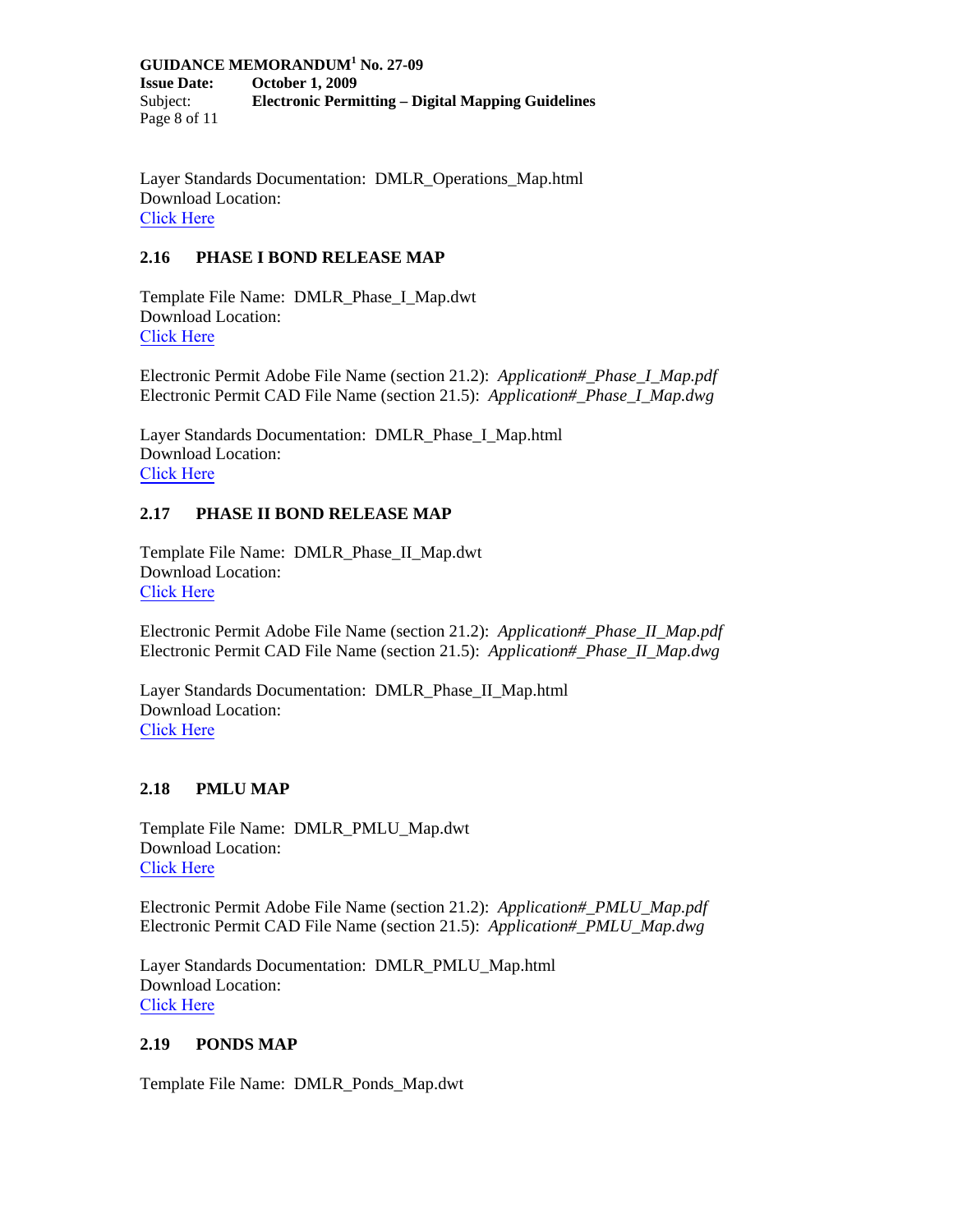#### **GUIDANCE MEMORANDUM<sup>1</sup> No. 27-09**

**Issue Date: October 1, 2009**  Subject: **Electronic Permitting – Digital Mapping Guidelines**  Page 9 of 11

Download Location: [Click Here](https://energy.virginia.gov/coal/mined-land-repurposing/Downloads.shtml)

Electronic Permit Adobe File Name (section 21.2): *Application#\_Ponds\_Map.pdf*  Electronic Permit CAD File Name (section 21.5): *Application#\_Ponds\_Map.dwg* 

Layer Standards Documentation: DMLR\_Ponds\_Map.html Download Location: [Click Here](https://energy.virginia.gov/coal/mined-land-repurposing/Downloads.shtml)

## **2.20 PRIOR DISTURBANCE MAP**

Template File Name: DMLR\_Prior\_Disturbance\_Map.dwt Download Location: [Click Here](https://energy.virginia.gov/coal/mined-land-repurposing/Downloads.shtml)

Electronic Permit Adobe File Name (section 21.2): *Application#\_Prior\_Disturb\_Map.pdf*  Electronic Permit CAD File Name (section 21.5): *Application#\_Prior\_Disturb\_Map.dwg* 

Layer Standards Documentation: DMLR\_Prior\_Disturb\_Map.html Download Location: [Click Here](https://energy.virginia.gov/coal/mined-land-repurposing/Downloads.shtml)

## **2.21 RELINQUISHMENT MAP**

Template File Name: DMLR\_Relinquishment\_Map.dwt Download Location: [Click Here](https://energy.virginia.gov/coal/mined-land-repurposing/documents/Mapping/DWG-Templates/DMLR_Relinquishment_Map.zip)

Electronic Permit Adobe File Name (section 21.2): *Application#\_Relinquishment\_Map.pdf*  Electronic Permit CAD File Name (section 21.5): *Application#\_Relinquishment\_Map.dwg* 

Layer Standards Documentation: DMLR\_Relinquishment\_Map.html Download Location: [Click Here](https://energy.virginia.gov/coal/mined-land-repurposing/documents/Mapping/CAD-Standards/DMLR_RelinquishmentMap_Layer_Standards.htm)

#### **2.22 RENEWAL MAP**

Template File Name: DMLR\_Renewal.dwt Download Location: [Click Here](https://energy.virginia.gov/coal/mined-land-repurposing/documents/Mapping/DWG-Templates/DMLR_Renewal_Map.zip)

Electronic Permit Adobe File Name (section 21.2): *Application#\_Renewal\_Map.pdf*  Electronic Permit CAD File Name (section 21.5): *Application#\_Renewal\_Map.dwg* 

Layer Standards Documentation: DMLR\_Renewal\_Map.html Download Location: [Click Here](https://energy.virginia.gov/coal/mined-land-repurposing/documents/Mapping/CAD-Standards/DMLR_RenewalMap_Layer_Standards.htm)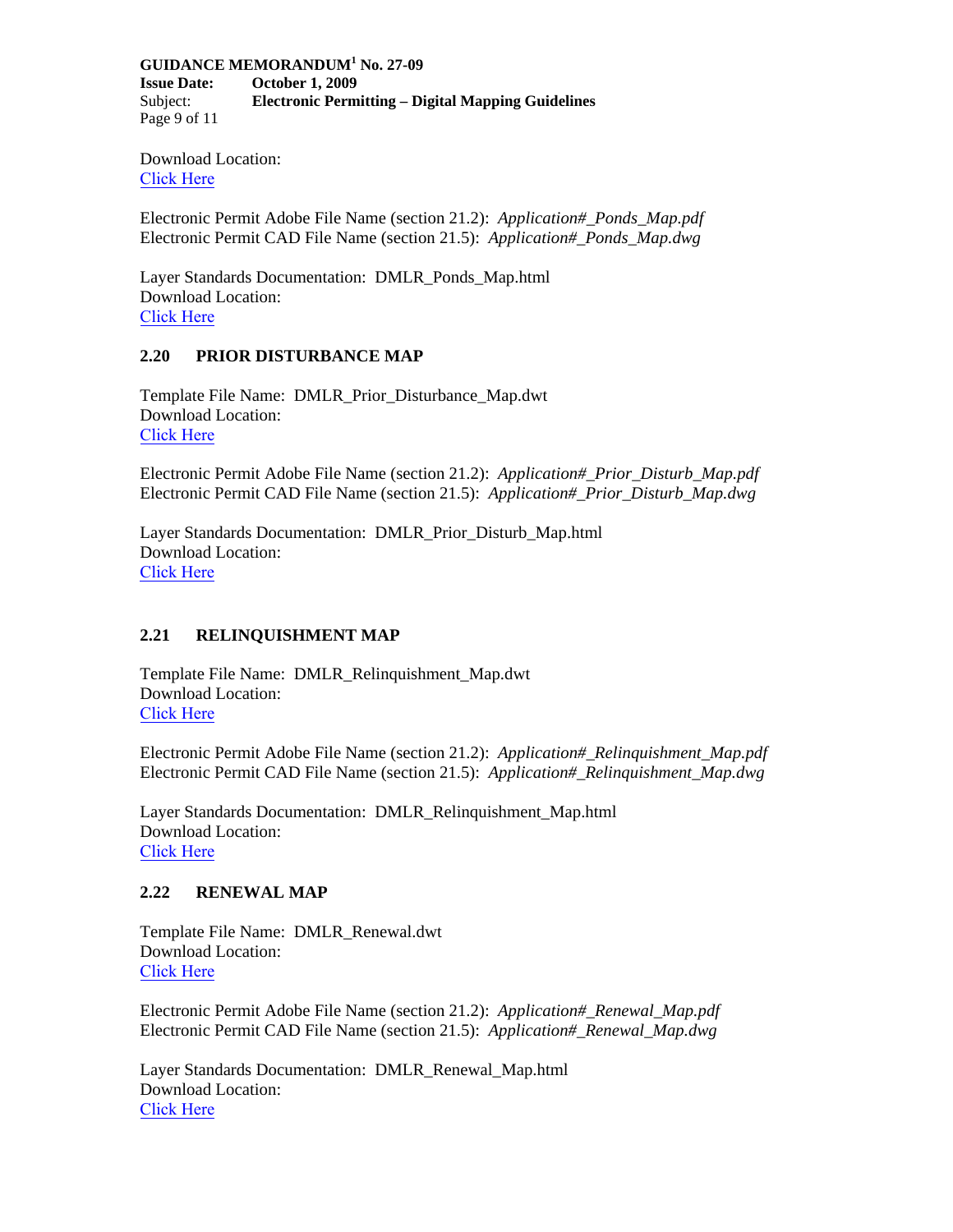#### **GUIDANCE MEMORANDUM<sup>1</sup> No. 27-09 Issue Date: October 1, 2009**  Subject: **Electronic Permitting – Digital Mapping Guidelines**  Page 10 of 11

## **2.23 SOILS MAP**

Template File Name: DMLR\_Soils\_Map.dwt Download Location: [Click Here](https://energy.virginia.gov/coal/mined-land-repurposing/Downloads.shtml)

Electronic Permit Adobe File Name (section 21.2): *Application#\_Soils\_Map.pdf* Electronic Permit CAD File Name (section 21.5): *Application#\_Soils\_Map.dwg*

Layer Standards Documentation: DMLR\_Soils\_Map.html Download Location: [Click Here](https://energy.virginia.gov/coal/mined-land-repurposing/Downloads.shtml)

## **2.24 SURFACE WATER HYDROLOGY MAP**

Template File Name: DMLR\_SWH\_Map.dwt Download Location: [Click Here](https://energy.virginia.gov/coal/mined-land-repurposing/documents/Mapping/DWG-Templates/DMLR_Surface_Water_Hydrology_Map.zip)

Electronic Permit Adobe File Name (section 21.2): *Application#\_SWH\_Map.pdf*  Electronic Permit CAD File Name (section 21.5): *Application#\_SWH\_Map.dwg* 

Layer Standards Documentation: DMLR\_SWH\_Map.html Download Location: [Click Here](https://energy.virginia.gov/coal/mined-land-repurposing/documents/Mapping/CAD-Standards/DMLR_SurfaceWaterHydrologyMap_Layer_Standards.htm)

## **2.25 TMDL MAP**

Template File Name: DMLR\_TMDL\_Map.dwt Download Location: [Click Here](https://energy.virginia.gov/coal/mined-land-repurposing/Downloads.shtml)

Electronic Permit Adobe File Name (section 21.2): *Application#\_TMDL\_Map.pdf*  Electronic Permit CAD File Name (section 21.5): *Application#\_TMDL\_Map.dwg*

Layer Standards Documentation: DMLR\_TMDL\_Map.html Download Location: [Click Here](https://energy.virginia.gov/coal/mined-land-repurposing/Downloads.shtml)

#### **2.26 TYPICAL CROSS SECTION MAP**

Template File Name: DMLR\_Typical\_Xsection.dwt Download Location: [Click Here](https://energy.virginia.gov/coal/mined-land-repurposing/Downloads.shtml)

Electronic Permit Adobe File Name (section 21.2): *Application#\_Typical\_Xsection\_Map.pdf*